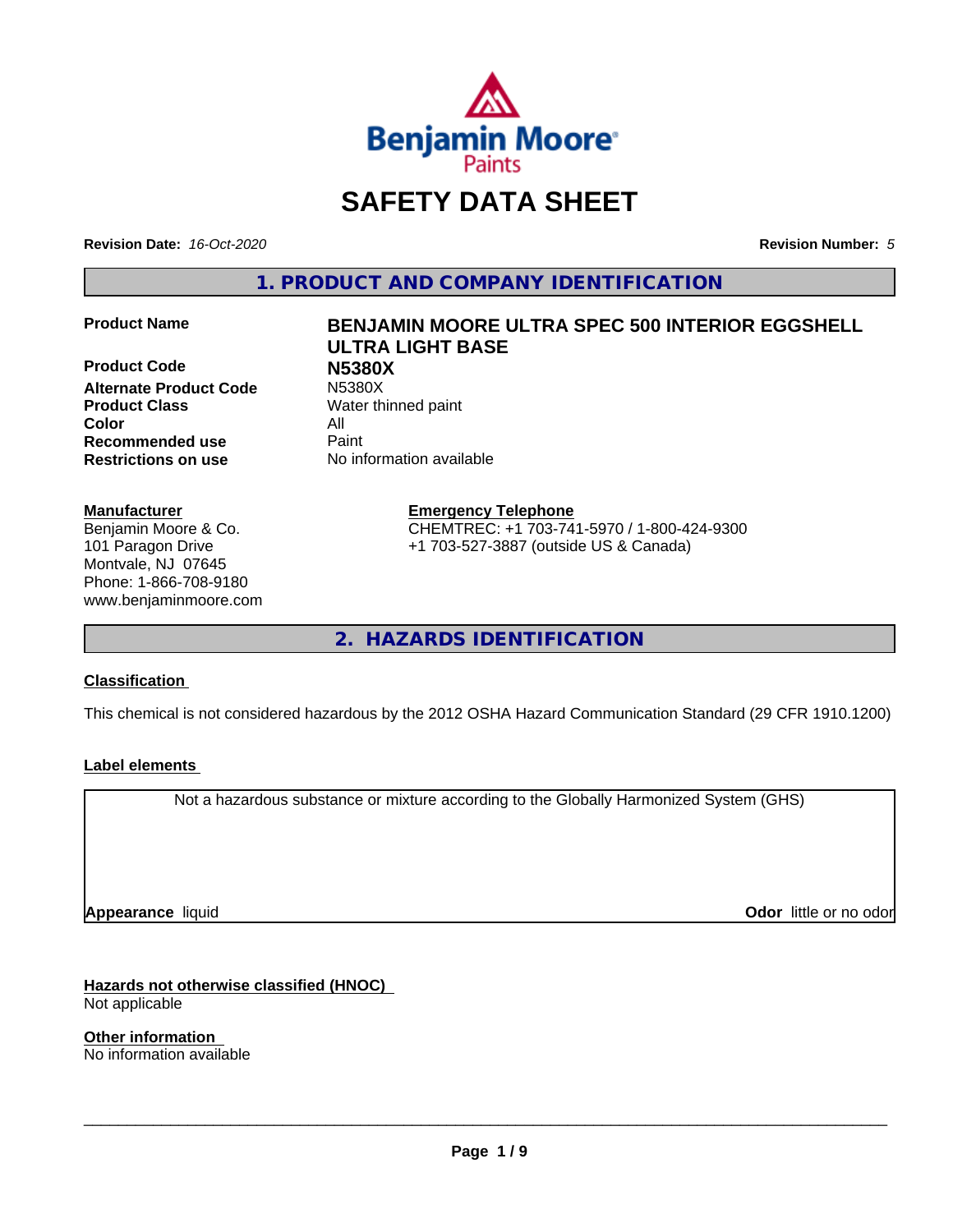**WARNING:** This product contains isothiazolinone compounds at levels of <0.1%. These substances are biocides commonly found in most paints and a variety of personal care products as a preservative. Certain individuals may be sensitive or allergic to these substances, even at low levels.

# **3. COMPOSITION INFORMATION ON COMPONENTS**

| Chemical name     | <b>CAS No.</b> | Weight-%  |
|-------------------|----------------|-----------|
| Titanium dioxide  | 13463-67-7     | $15 - 20$ |
| Kaolin, calcined  | 92704-41-1     | - 5       |
| Limestone         | 1317-65-3      | $ -$      |
| Nepheline syenite | 37244-96-5     | - 5       |

|                                                  | 4. FIRST AID MEASURES                                                                                    |
|--------------------------------------------------|----------------------------------------------------------------------------------------------------------|
| <b>General Advice</b>                            | No hazards which require special first aid measures.                                                     |
| <b>Eye Contact</b>                               | Rinse thoroughly with plenty of water for at least 15 minutes and consult a<br>physician.                |
| <b>Skin Contact</b>                              | Wash off immediately with soap and plenty of water while removing all<br>contaminated clothes and shoes. |
| <b>Inhalation</b>                                | Move to fresh air. If symptoms persist, call a physician.                                                |
| Ingestion                                        | Clean mouth with water and afterwards drink plenty of water. Consult a physician<br>if necessary.        |
| <b>Most Important</b><br><b>Symptoms/Effects</b> | None known.                                                                                              |
| <b>Notes To Physician</b>                        | Treat symptomatically.                                                                                   |
|                                                  | 5. FIRE-FIGHTING MEASURES                                                                                |
|                                                  |                                                                                                          |

| <b>Suitable Extinguishing Media</b>                   | Use extinguishing measures that are appropriate to local<br>circumstances and the surrounding environment.                                   |
|-------------------------------------------------------|----------------------------------------------------------------------------------------------------------------------------------------------|
| Protective equipment and precautions for firefighters | As in any fire, wear self-contained breathing apparatus<br>pressure-demand, MSHA/NIOSH (approved or equivalent)<br>and full protective gear. |
| <b>Specific Hazards Arising From The Chemical</b>     | Closed containers may rupture if exposed to fire or<br>extreme heat.                                                                         |
| Sensitivity to mechanical impact                      | No.                                                                                                                                          |
| Sensitivity to static discharge                       | No.                                                                                                                                          |
| <b>Flash Point Data</b><br>Flash point $(°F)$         | Not applicable                                                                                                                               |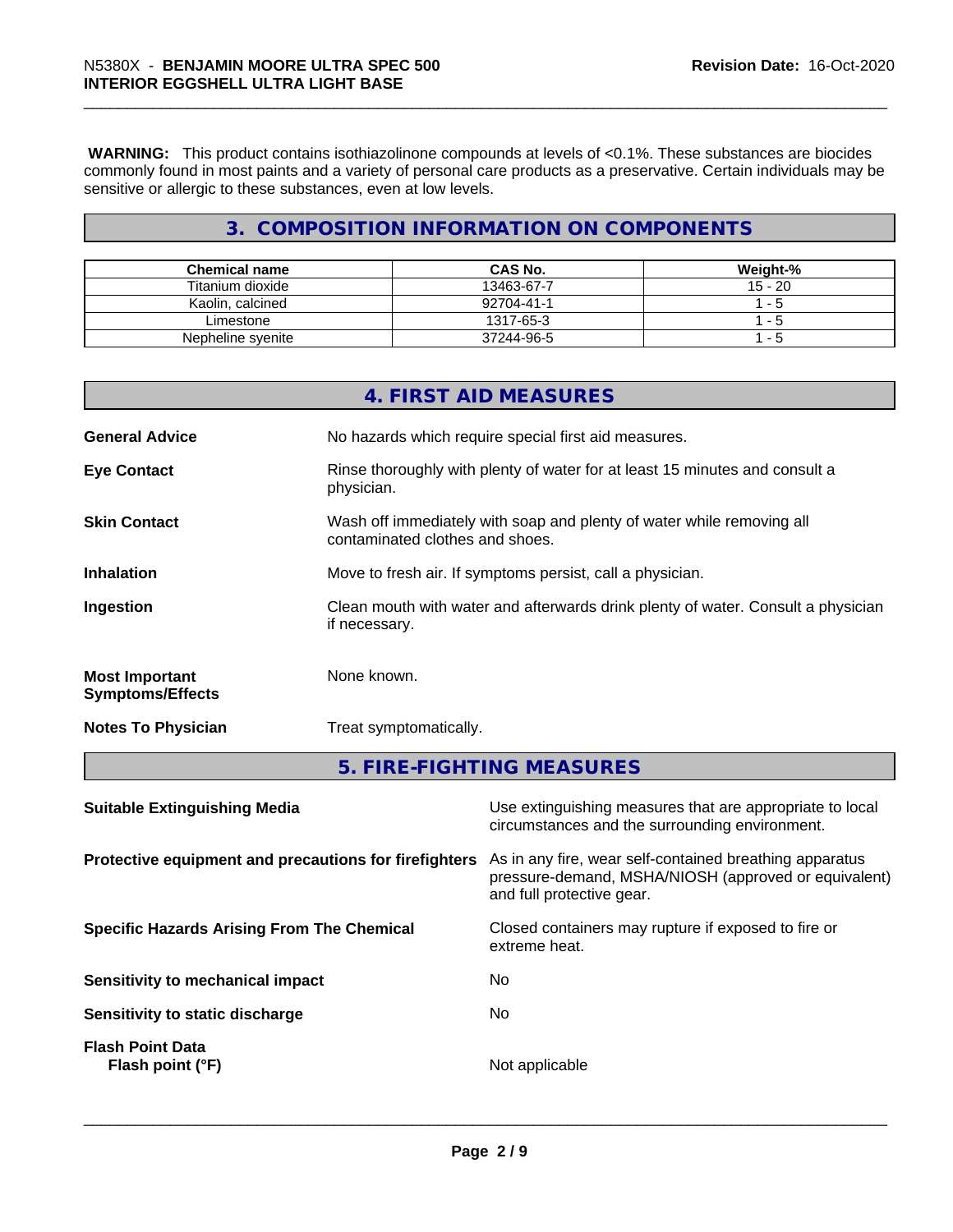| Flash Point (°C)<br>Method                                    |                        | Not applicable<br>Not applicable |                                |
|---------------------------------------------------------------|------------------------|----------------------------------|--------------------------------|
| <b>Flammability Limits In Air</b>                             |                        |                                  |                                |
| Lower flammability limit:<br><b>Upper flammability limit:</b> |                        | Not applicable<br>Not applicable |                                |
| <b>NFPA</b><br>Health: 1                                      | <b>Flammability: 0</b> | <b>Instability: 0</b>            | <b>Special: Not Applicable</b> |
| <b>NFPA Legend</b><br>0 Not Hozardous                         |                        |                                  |                                |

- 0 Not Hazardous
- 1 Slightly
- 2 Moderate
- 3 High
- 4 Severe

*The ratings assigned are only suggested ratings, the contractor/employer has ultimate responsibilities for NFPA ratings where this system is used.*

*Additional information regarding the NFPA rating system is available from the National Fire Protection Agency (NFPA) at www.nfpa.org.*

|                                  | 6. ACCIDENTAL RELEASE MEASURES                                                                                                                                                   |
|----------------------------------|----------------------------------------------------------------------------------------------------------------------------------------------------------------------------------|
| <b>Personal Precautions</b>      | Avoid contact with skin, eyes and clothing. Ensure adequate ventilation.                                                                                                         |
| <b>Other Information</b>         | Prevent further leakage or spillage if safe to do so.                                                                                                                            |
| <b>Environmental precautions</b> | See Section 12 for additional Ecological Information.                                                                                                                            |
| <b>Methods for Cleaning Up</b>   | Soak up with inert absorbent material. Sweep up and shovel into suitable<br>containers for disposal.                                                                             |
|                                  | 7. HANDLING AND STORAGE                                                                                                                                                          |
| <b>Handling</b>                  | Avoid contact with skin, eyes and clothing. Avoid breathing vapors, spray mists or<br>sanding dust. In case of insufficient ventilation, wear suitable respiratory<br>equipment. |
| <b>Storage</b>                   | Keep container tightly closed. Keep out of the reach of children.                                                                                                                |
| <b>Incompatible Materials</b>    | No information available                                                                                                                                                         |

**8. EXPOSURE CONTROLS/PERSONAL PROTECTION**

#### **Exposure Limits**

| <b>Chemical name</b> | <b>ACGIH TLV</b>         | <b>OSHA PEL</b>                       |
|----------------------|--------------------------|---------------------------------------|
| Titanium dioxide     | TWA: $10 \text{ ma/m}^3$ | <b>TWA</b><br>$15 \text{ ma/m}^3 - 1$ |
| ∟imestone            | N/E                      | 15 mg/m $3$ - TWA                     |
|                      |                          | TWA<br>$5 \text{ ma/m}^3$ -           |

#### **Legend**

ACGIH - American Conference of Governmental Industrial Hygienists Exposure Limits OSHA - Occupational Safety & Health Administration Exposure Limits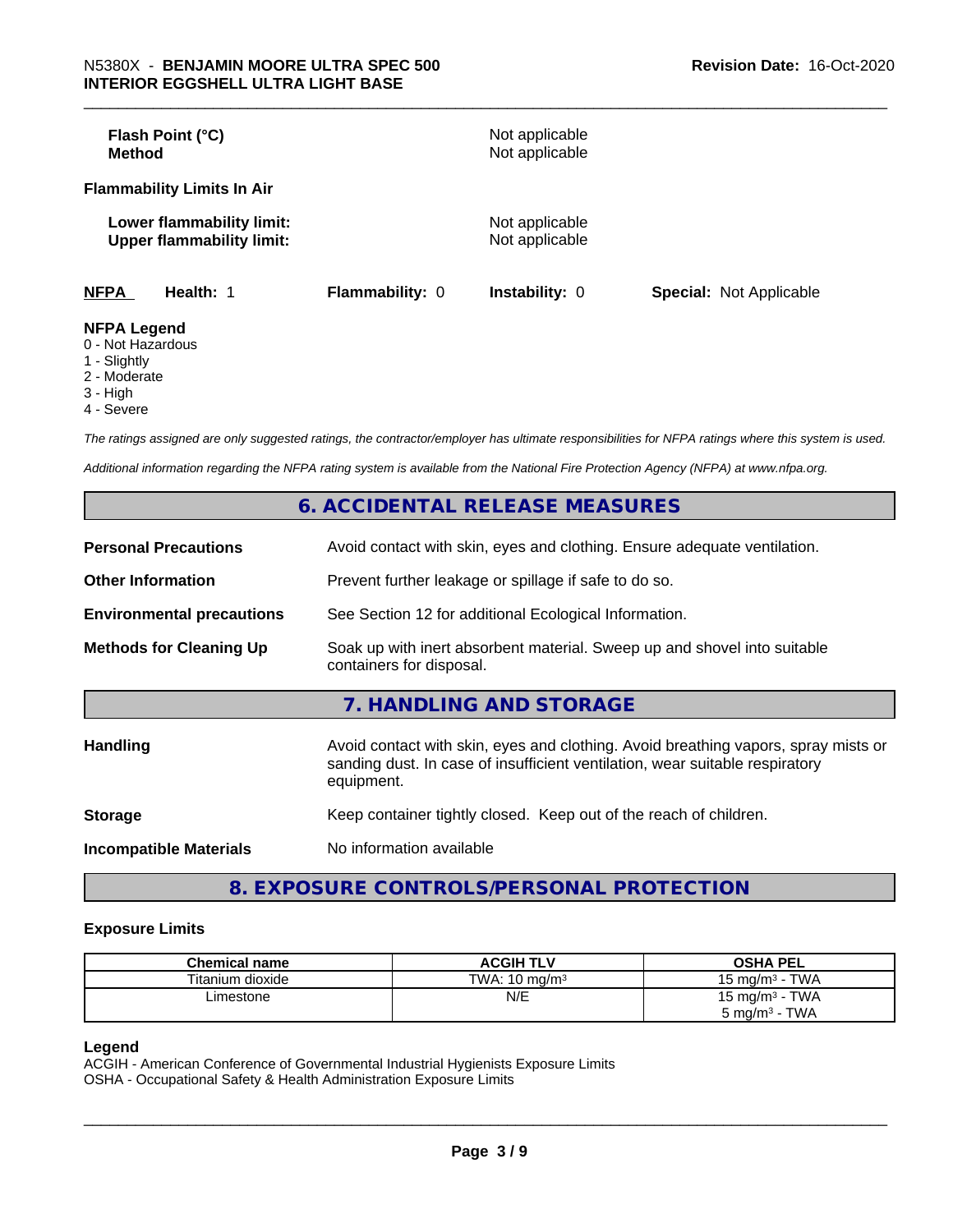N/E - Not Established

| <b>Engineering Measures</b>          | Ensure adequate ventilation, especially in confined areas.                                                                          |
|--------------------------------------|-------------------------------------------------------------------------------------------------------------------------------------|
| <b>Personal Protective Equipment</b> |                                                                                                                                     |
| <b>Eye/Face Protection</b>           | Safety glasses with side-shields.                                                                                                   |
| <b>Skin Protection</b>               | Protective gloves and impervious clothing.                                                                                          |
| <b>Respiratory Protection</b>        | In case of insufficient ventilation wear suitable respiratory equipment.                                                            |
| <b>Hygiene Measures</b>              | Avoid contact with skin, eyes and clothing. Remove and wash contaminated<br>clothing before re-use. Wash thoroughly after handling. |

# **9. PHYSICAL AND CHEMICAL PROPERTIES**

| Appearance                            | liquid                   |
|---------------------------------------|--------------------------|
| Odor                                  | little or no odor        |
| <b>Odor Threshold</b>                 | No information available |
| Density (Ibs/gal)                     | $10.7 - 10.8$            |
| <b>Specific Gravity</b>               | $1.28 - 1.30$            |
| рH                                    | No information available |
| <b>Viscosity (cps)</b>                | No information available |
| Solubility(ies)                       | No information available |
| <b>Water solubility</b>               | No information available |
| <b>Evaporation Rate</b>               | No information available |
| Vapor pressure                        | No information available |
| Vapor density                         | No information available |
| Wt. % Solids                          | $45 - 55$                |
| Vol. % Solids                         | $30 - 40$                |
| Wt. % Volatiles                       | $45 - 55$                |
| Vol. % Volatiles                      | $60 - 70$                |
| <b>VOC Regulatory Limit (g/L)</b>     | 0                        |
| <b>Boiling Point (°F)</b>             | 212                      |
| <b>Boiling Point (°C)</b>             | 100                      |
| Freezing point (°F)                   | 32                       |
| <b>Freezing Point (°C)</b>            | 0                        |
| Flash point (°F)                      | Not applicable           |
| Flash Point (°C)                      | Not applicable           |
| <b>Method</b>                         | Not applicable           |
| <b>Flammability (solid, gas)</b>      | Not applicable           |
| <b>Upper flammability limit:</b>      | Not applicable           |
| Lower flammability limit:             | Not applicable           |
| <b>Autoignition Temperature (°F)</b>  | No information available |
| <b>Autoignition Temperature (°C)</b>  | No information available |
| <b>Decomposition Temperature (°F)</b> | No information available |
| Decomposition Temperature (°C)        | No information available |
| <b>Partition coefficient</b>          | No information available |

# **10. STABILITY AND REACTIVITY**

**Reactivity Not Applicable** Not Applicable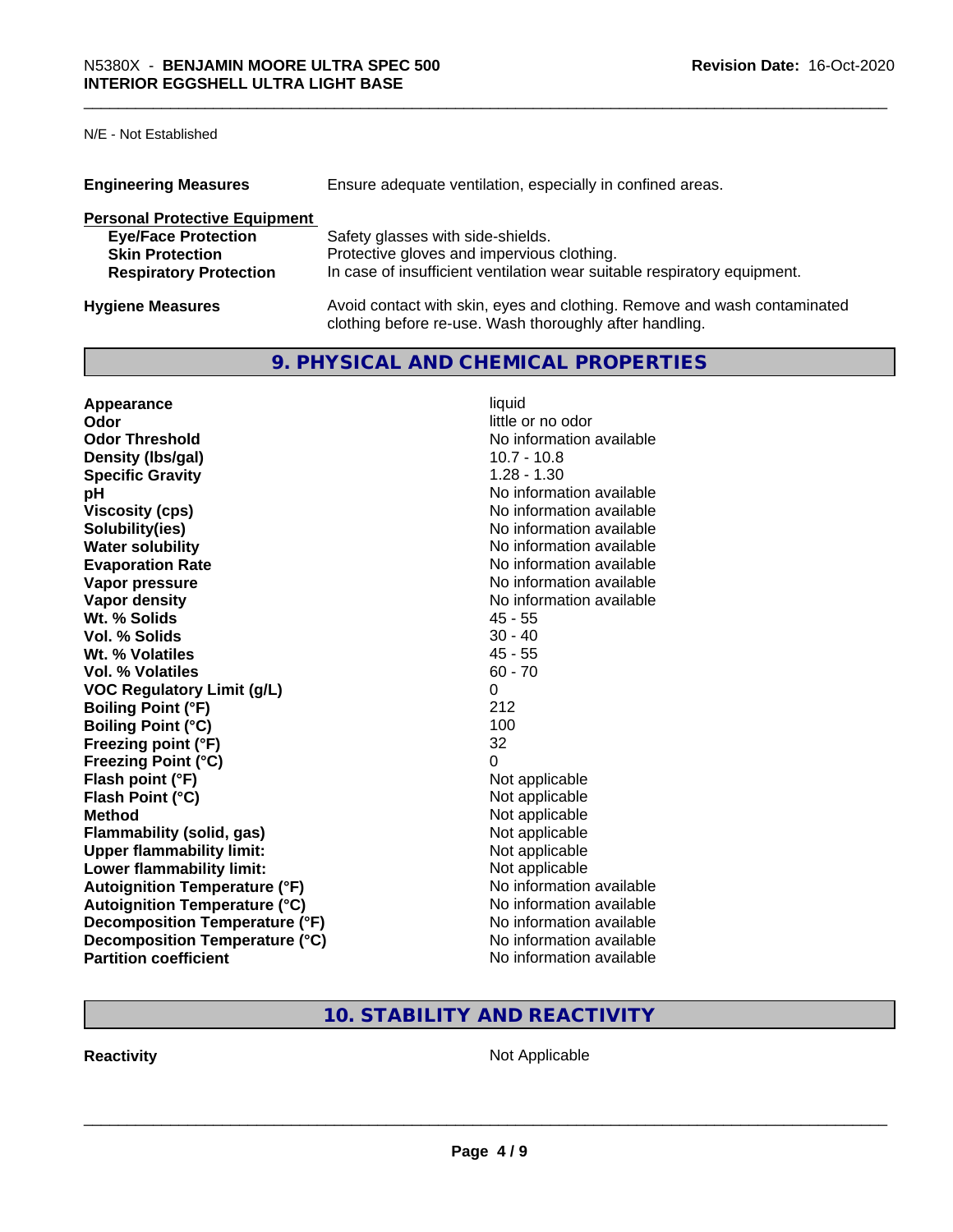| <b>Chemical Stability</b>                                                                                                                                                                                                                                                                                                                                                                                               |                                                                                                                                                                                                                                                                                                                                                                                                          | Stable under normal conditions.                                                                                                                                      |
|-------------------------------------------------------------------------------------------------------------------------------------------------------------------------------------------------------------------------------------------------------------------------------------------------------------------------------------------------------------------------------------------------------------------------|----------------------------------------------------------------------------------------------------------------------------------------------------------------------------------------------------------------------------------------------------------------------------------------------------------------------------------------------------------------------------------------------------------|----------------------------------------------------------------------------------------------------------------------------------------------------------------------|
| <b>Conditions to avoid</b>                                                                                                                                                                                                                                                                                                                                                                                              |                                                                                                                                                                                                                                                                                                                                                                                                          | Prevent from freezing.                                                                                                                                               |
| <b>Incompatible Materials</b>                                                                                                                                                                                                                                                                                                                                                                                           |                                                                                                                                                                                                                                                                                                                                                                                                          | No materials to be especially mentioned.                                                                                                                             |
| <b>Hazardous Decomposition Products</b>                                                                                                                                                                                                                                                                                                                                                                                 |                                                                                                                                                                                                                                                                                                                                                                                                          | None under normal use.                                                                                                                                               |
| <b>Possibility of hazardous reactions</b>                                                                                                                                                                                                                                                                                                                                                                               |                                                                                                                                                                                                                                                                                                                                                                                                          | None under normal conditions of use.                                                                                                                                 |
|                                                                                                                                                                                                                                                                                                                                                                                                                         |                                                                                                                                                                                                                                                                                                                                                                                                          | 11. TOXICOLOGICAL INFORMATION                                                                                                                                        |
| <b>Product Information</b>                                                                                                                                                                                                                                                                                                                                                                                              |                                                                                                                                                                                                                                                                                                                                                                                                          |                                                                                                                                                                      |
| Information on likely routes of exposure                                                                                                                                                                                                                                                                                                                                                                                |                                                                                                                                                                                                                                                                                                                                                                                                          |                                                                                                                                                                      |
| <b>Principal Routes of Exposure</b>                                                                                                                                                                                                                                                                                                                                                                                     | Eye contact, skin contact and inhalation.                                                                                                                                                                                                                                                                                                                                                                |                                                                                                                                                                      |
| <b>Acute Toxicity</b>                                                                                                                                                                                                                                                                                                                                                                                                   |                                                                                                                                                                                                                                                                                                                                                                                                          |                                                                                                                                                                      |
| <b>Product Information</b>                                                                                                                                                                                                                                                                                                                                                                                              | No information available                                                                                                                                                                                                                                                                                                                                                                                 |                                                                                                                                                                      |
| Symptoms related to the physical, chemical and toxicological characteristics                                                                                                                                                                                                                                                                                                                                            |                                                                                                                                                                                                                                                                                                                                                                                                          |                                                                                                                                                                      |
| <b>Symptoms</b>                                                                                                                                                                                                                                                                                                                                                                                                         | No information available                                                                                                                                                                                                                                                                                                                                                                                 |                                                                                                                                                                      |
|                                                                                                                                                                                                                                                                                                                                                                                                                         |                                                                                                                                                                                                                                                                                                                                                                                                          | Delayed and immediate effects as well as chronic effects from short and long-term exposure                                                                           |
| Eye contact<br><b>Skin contact</b><br><b>Inhalation</b><br>Ingestion<br><b>Sensitization</b><br><b>Neurological Effects</b><br><b>Mutagenic Effects</b><br><b>Reproductive Effects</b><br><b>Developmental Effects</b><br><b>Target organ effects</b><br><b>STOT - single exposure</b><br><b>STOT - repeated exposure</b><br>Other adverse effects<br><b>Aspiration Hazard</b><br><b>Numerical measures of toxicity</b> | May cause slight irritation.<br>skin and cause irritation.<br>May cause irritation of respiratory tract.<br>No information available<br>No information available.<br>No information available.<br>No information available.<br>No information available.<br>No information available.<br>No information available.<br>No information available.<br>No information available.<br>No information available | Substance may cause slight skin irritation. Prolonged or repeated contact may dry<br>Ingestion may cause gastrointestinal irritation, nausea, vomiting and diarrhea. |
| The following values are calculated based on chapter 3.1 of the GHS document                                                                                                                                                                                                                                                                                                                                            |                                                                                                                                                                                                                                                                                                                                                                                                          |                                                                                                                                                                      |
| <b>ATEmix (oral)</b>                                                                                                                                                                                                                                                                                                                                                                                                    | 52854 mg/kg                                                                                                                                                                                                                                                                                                                                                                                              |                                                                                                                                                                      |
| <b>Component Information</b>                                                                                                                                                                                                                                                                                                                                                                                            |                                                                                                                                                                                                                                                                                                                                                                                                          |                                                                                                                                                                      |

| Rat<br>Titanium dioxide | Chemical name | Oral LD50   | Dermal LD50 | <b>Inhalation LC50</b> |
|-------------------------|---------------|-------------|-------------|------------------------|
| 13463-67-7              |               | 10000 mg/kg |             |                        |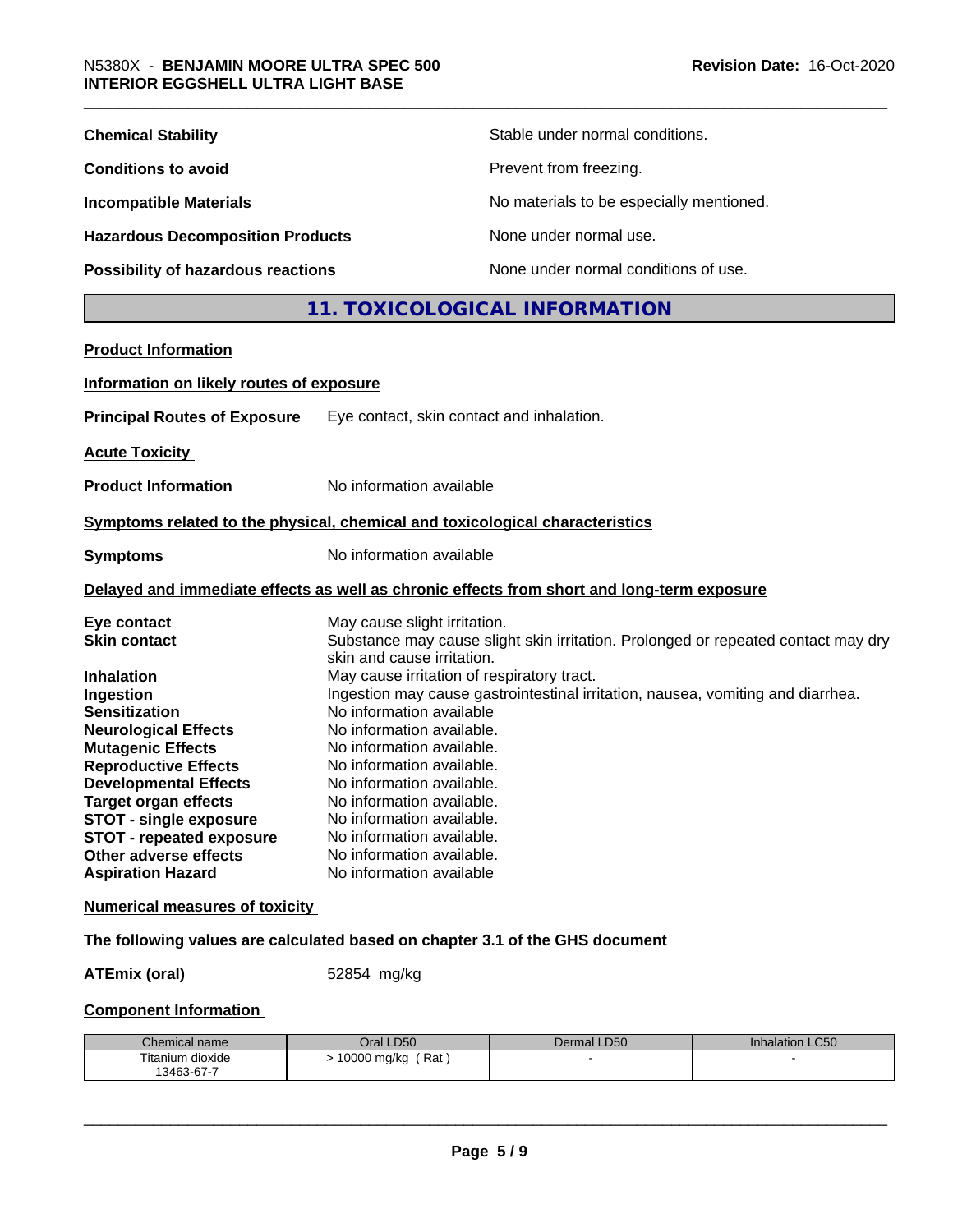# \_\_\_\_\_\_\_\_\_\_\_\_\_\_\_\_\_\_\_\_\_\_\_\_\_\_\_\_\_\_\_\_\_\_\_\_\_\_\_\_\_\_\_\_\_\_\_\_\_\_\_\_\_\_\_\_\_\_\_\_\_\_\_\_\_\_\_\_\_\_\_\_\_\_\_\_\_\_\_\_\_\_\_\_\_\_\_\_\_\_\_\_\_ N5380X - **BENJAMIN MOORE ULTRA SPEC <sup>500</sup> INTERIOR EGGSHELL ULTRA LIGHT BASE**

| Kaolin,<br>calcined<br>--- | 2000<br>' Rat<br>TIU/KU<br>ັ |  |
|----------------------------|------------------------------|--|

#### **Chronic Toxicity**

#### **Carcinogenicity**

*The information below indicateswhether each agency has listed any ingredient as a carcinogen:.*

| Chemical<br>name               | <b>IARC</b>                               | NTP | $\sim$ $\sim$<br>אחטט |
|--------------------------------|-------------------------------------------|-----|-----------------------|
|                                | .<br>クロ<br>Human<br>Possible<br><u>__</u> |     | Listed                |
| .<br>dioxide<br><b>itanium</b> | Carcinoɑen                                |     |                       |

• Although IARC has classified titanium dioxide as possibly carcinogenic to humans (2B), their summary concludes: "No significant exposure to titanium dioxide is thought to occur during the use of products in which titanium dioxide is bound to other materials, such as paint."

#### **Legend**

IARC - International Agency for Research on Cancer NTP - National Toxicity Program OSHA - Occupational Safety & Health Administration

**12. ECOLOGICAL INFORMATION**

# **Ecotoxicity Effects**

The environmental impact of this product has not been fully investigated.

### **Product Information**

#### **Acute Toxicity to Fish**

No information available

#### **Acute Toxicity to Aquatic Invertebrates**

No information available

#### **Acute Toxicity to Aquatic Plants**

No information available

#### **Persistence / Degradability**

No information available.

#### **Bioaccumulation**

No information available.

#### **Mobility in Environmental Media**

No information available.

#### **Ozone**

No information available

#### **Component Information**

#### **Acute Toxicity to Fish**

Titanium dioxide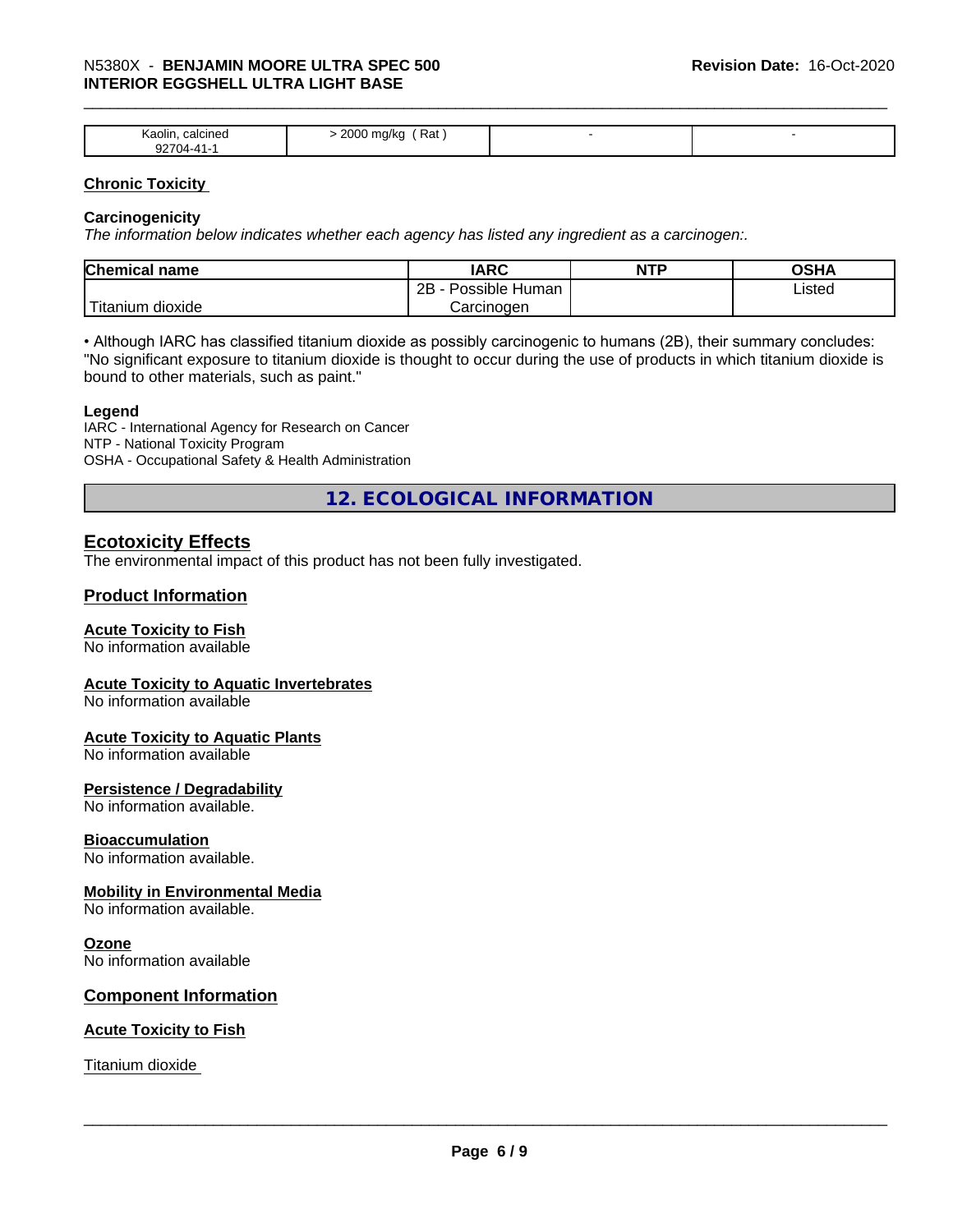$LC50:$  > 1000 mg/L (Fathead Minnow - 96 hr.)

#### **Acute Toxicity to Aquatic Invertebrates**

No information available

#### **Acute Toxicity to Aquatic Plants**

No information available

|                              | 13. DISPOSAL CONSIDERATIONS                                                                                                                                                                                               |  |
|------------------------------|---------------------------------------------------------------------------------------------------------------------------------------------------------------------------------------------------------------------------|--|
| <b>Waste Disposal Method</b> | Dispose of in accordance with federal, state, and local regulations. Local<br>requirements may vary, consult your sanitation department or state-designated<br>environmental protection agency for more disposal options. |  |
|                              | 14. TRANSPORT INFORMATION                                                                                                                                                                                                 |  |
| <b>DOT</b>                   | Not regulated                                                                                                                                                                                                             |  |
| <b>ICAO/IATA</b>             | Not regulated                                                                                                                                                                                                             |  |
| <b>IMDG/IMO</b>              | Not regulated                                                                                                                                                                                                             |  |
|                              | 15. REGULATORY INFORMATION                                                                                                                                                                                                |  |

# **International Inventories**

| <b>TSCA: United States</b> | Yes - All components are listed or exempt. |
|----------------------------|--------------------------------------------|
| <b>DSL: Canada</b>         | Yes - All components are listed or exempt. |

# **Federal Regulations**

#### **SARA 311/312 hazardous categorization**

| Acute health hazard               | No |
|-----------------------------------|----|
| Chronic Health Hazard             | No |
| Fire hazard                       | No |
| Sudden release of pressure hazard | Nο |
| Reactive Hazard                   | N٥ |

# **SARA 313**

Section 313 of Title III of the Superfund Amendments and Reauthorization Act of 1986 (SARA). This product contains a chemical or chemicals which are subject to the reporting requirements of the Act and Title 40 of the Code of Federal Regulations, Part 372:

*None*

#### **Clean Air Act,Section 112 Hazardous Air Pollutants (HAPs) (see 40 CFR 61)**

This product contains the following HAPs: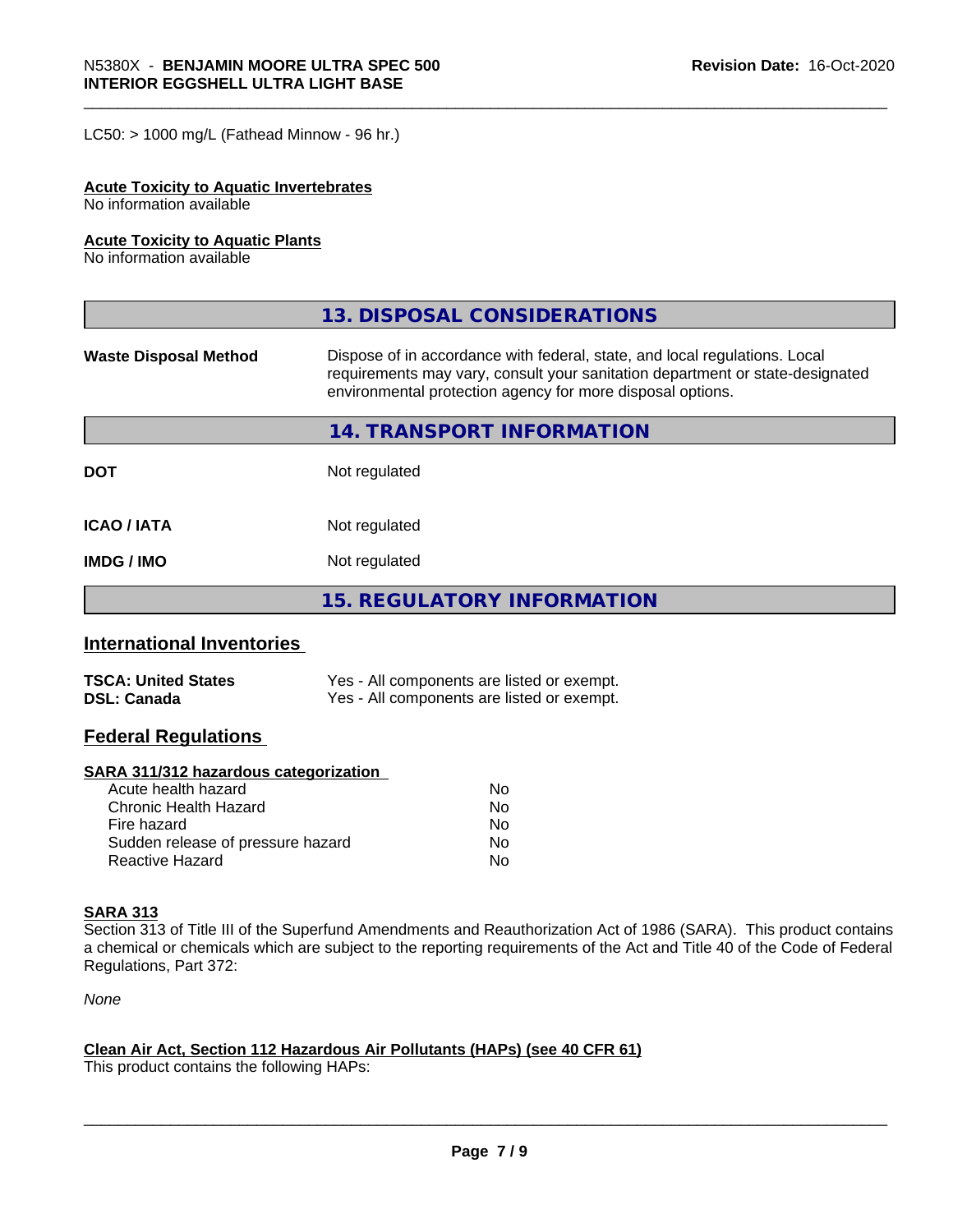*None*

# **US State Regulations**

#### **California Proposition 65**

**AVIMARNING:** Cancer and Reproductive Harm– www.P65warnings.ca.gov

#### **State Right-to-Know**

| Chemical<br>name                                    | IVIC<br>aunuscus | <b>Jerse</b> v<br><b>Nev</b> | svivania |
|-----------------------------------------------------|------------------|------------------------------|----------|
| $- \cdot$ .<br>$\cdots$<br>dioxide<br>ιuπ<br>ltanı! |                  |                              |          |
| ৲ston⊾<br>ım∆c                                      |                  |                              |          |

#### **Legend**

X - Listed

| <b>16. OTHER INFORMATION</b> |           |                                                                            |                      |          |  |  |
|------------------------------|-----------|----------------------------------------------------------------------------|----------------------|----------|--|--|
| HMIS -                       | Health: 1 | <b>Flammability: 0</b>                                                     | <b>Reactivity: 0</b> | $PPE: -$ |  |  |
| <b>HMIS Legend</b>           |           |                                                                            |                      |          |  |  |
| 0 - Minimal Hazard           |           |                                                                            |                      |          |  |  |
| 1 - Slight Hazard            |           |                                                                            |                      |          |  |  |
| 2 - Moderate Hazard          |           |                                                                            |                      |          |  |  |
| 3 - Serious Hazard           |           |                                                                            |                      |          |  |  |
| 4 - Severe Hazard            |           |                                                                            |                      |          |  |  |
| * - Chronic Hazard           |           |                                                                            |                      |          |  |  |
|                              |           | X - Consult your supervisor or S.O.P. for "Special" handling instructions. |                      |          |  |  |

*Note: The PPE rating has intentionally been left blank. Choose appropriate PPE that will protect employees from the hazards the material will present under the actual normal conditions of use.*

*Caution: HMISÒ ratings are based on a 0-4 rating scale, with 0 representing minimal hazards or risks, and 4 representing significant hazards or risks. Although HMISÒ ratings are not required on MSDSs under 29 CFR 1910.1200, the preparer, has chosen to provide them. HMISÒ ratings are to be used only in conjunction with a fully implemented HMISÒ program by workers who have received appropriate HMISÒ training. HMISÒ is a registered trade and service mark of the NPCA. HMISÒ materials may be purchased exclusively from J. J. Keller (800) 327-6868.*

 **WARNING!** If you scrape, sand, or remove old paint, you may release lead dust. LEAD IS TOXIC. EXPOSURE TO LEAD DUST CAN CAUSE SERIOUS ILLNESS, SUCH AS BRAIN DAMAGE, ESPECIALLY IN CHILDREN. PREGNANT WOMEN SHOULD ALSO AVOID EXPOSURE.Wear a NIOSH approved respirator to control lead exposure. Clean up carefully with a HEPA vacuum and a wet mop. Before you start, find out how to protect yourself and your family by contacting the National Lead Information Hotline at 1-800-424-LEAD or log on to www.epa.gov/lead.

**Prepared By** Product Stewardship Department Benjamin Moore & Co. 101 Paragon Drive Montvale, NJ 07645 800-225-5554